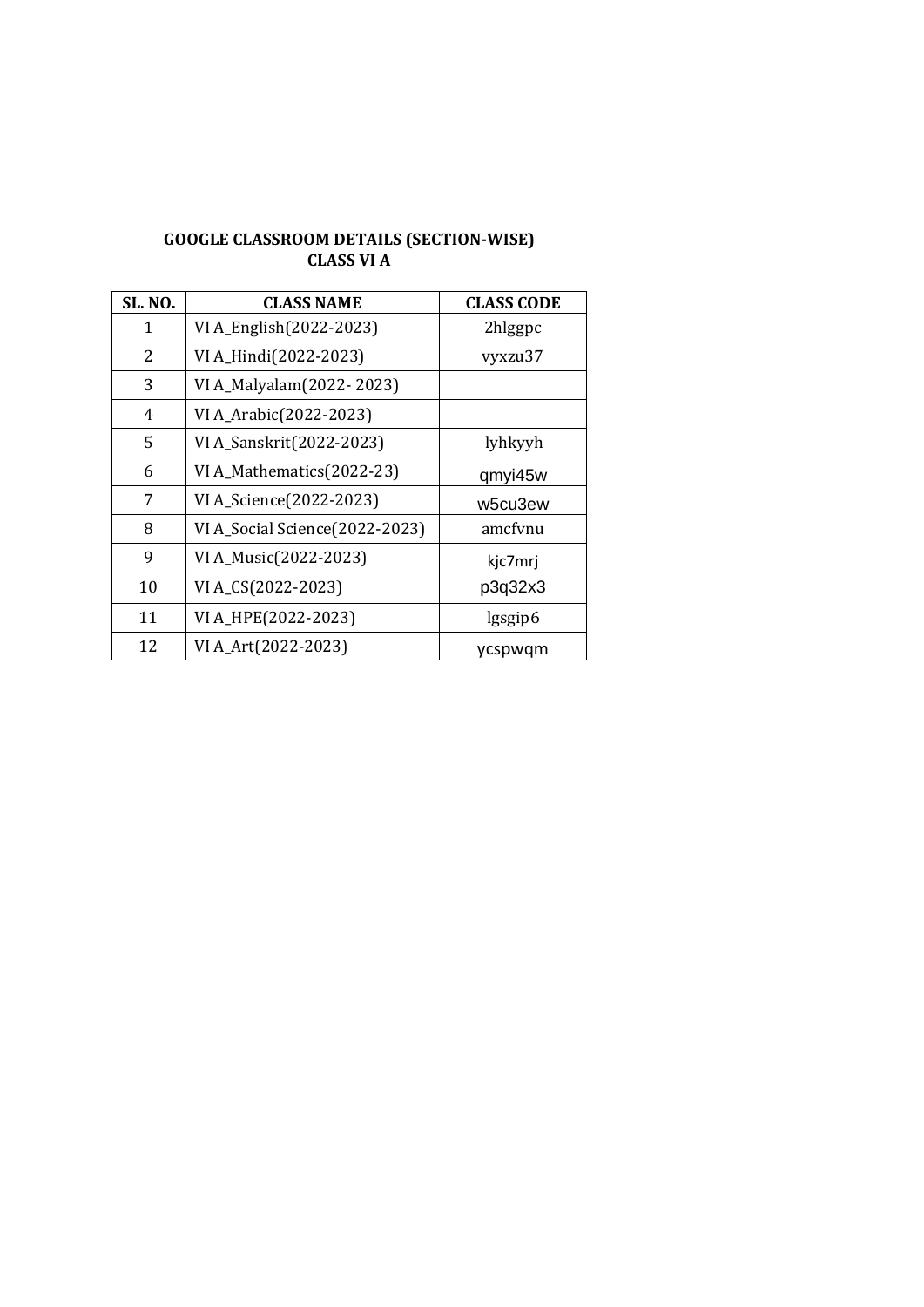#### **GOOGLE CLASSROOM DETAILS (SECTION-WISE) CLASS VI B**

| <b>SL. NO.</b> | <b>CLASS NAME</b>              | <b>CLASS CODE</b> |
|----------------|--------------------------------|-------------------|
| 1              | VI B_English(2022-2023)        | sl7cglw           |
| 2              | VI B_Hindi(2022-2023)          | ihb6wbo           |
| 3              | VI B_Malyalam(2022-2023)       |                   |
| 4              | VI B_Arabic(2022-2023)         | vo5agoj           |
| 5              | VI B_Sanskrit(2022-2023)       | o5p2j6g           |
| 6              | VI B_Mathematics(2022-23)      | j4ij5wb           |
| 7              | VI B_Science(2022-2023)        | cfn147m           |
| 8              | VI B_Social Science(2022-2023) | 3oya3pc           |
| 9              | VI B_Music(2022-2023)          | kjc7mrj           |
| 10             | VI B_CSc(2022-2023)            | krj5ib4           |
| 11             | VI B_HPE(2022-2023)            | lgsgip6           |
| 12             | VI B_Art(2022-2023)            | ycspwqm           |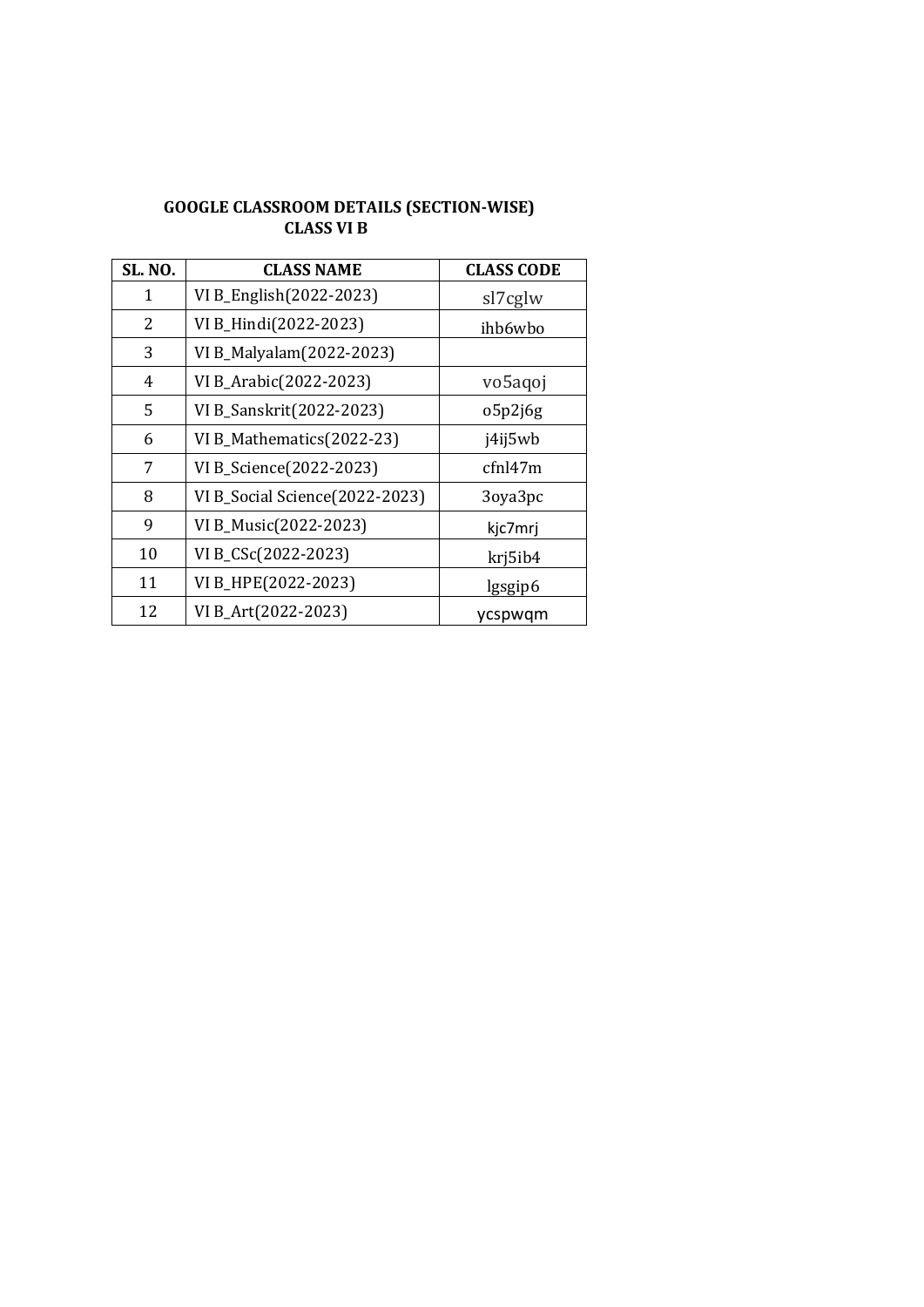## **GOOGLE CLASSROOM DETAILS (SECTION-WISE) CLASS VI C**

| <b>SL. NO.</b> | <b>CLASS NAME</b>              | <b>CLASS CODE</b> |
|----------------|--------------------------------|-------------------|
| 1              | VI C_English(2022-2023)        | 4bgfua6           |
| 2              | VI C_Hindi(2022-2023)          | q5snyg7           |
| 3              | VI C_Malyalam(2022-2023)       |                   |
| 4              | VI C_Arabic(2022-2023)         | pnugj7h           |
| 5              | VI C_Sanskrit(2022-2023)       |                   |
| 6              | VI C_Mathematics(2022-2023)    | 63gdrdx           |
| 7              | VI C_Science(2022-2023)        | dptwhhb           |
| 8              | VI C_Social Science(2022-2023) | nxuad7d           |
| 9              | VI C_Music(2022-2023)          | kjc7mrj           |
| 10             | VI C_CS(2022-2023)             | g2b2cd7           |
| 11             | VI C_HPE(2022-2023)            | lgsgip6           |
| 12             | VI C_Art(2022-2023)            | ycspwqm           |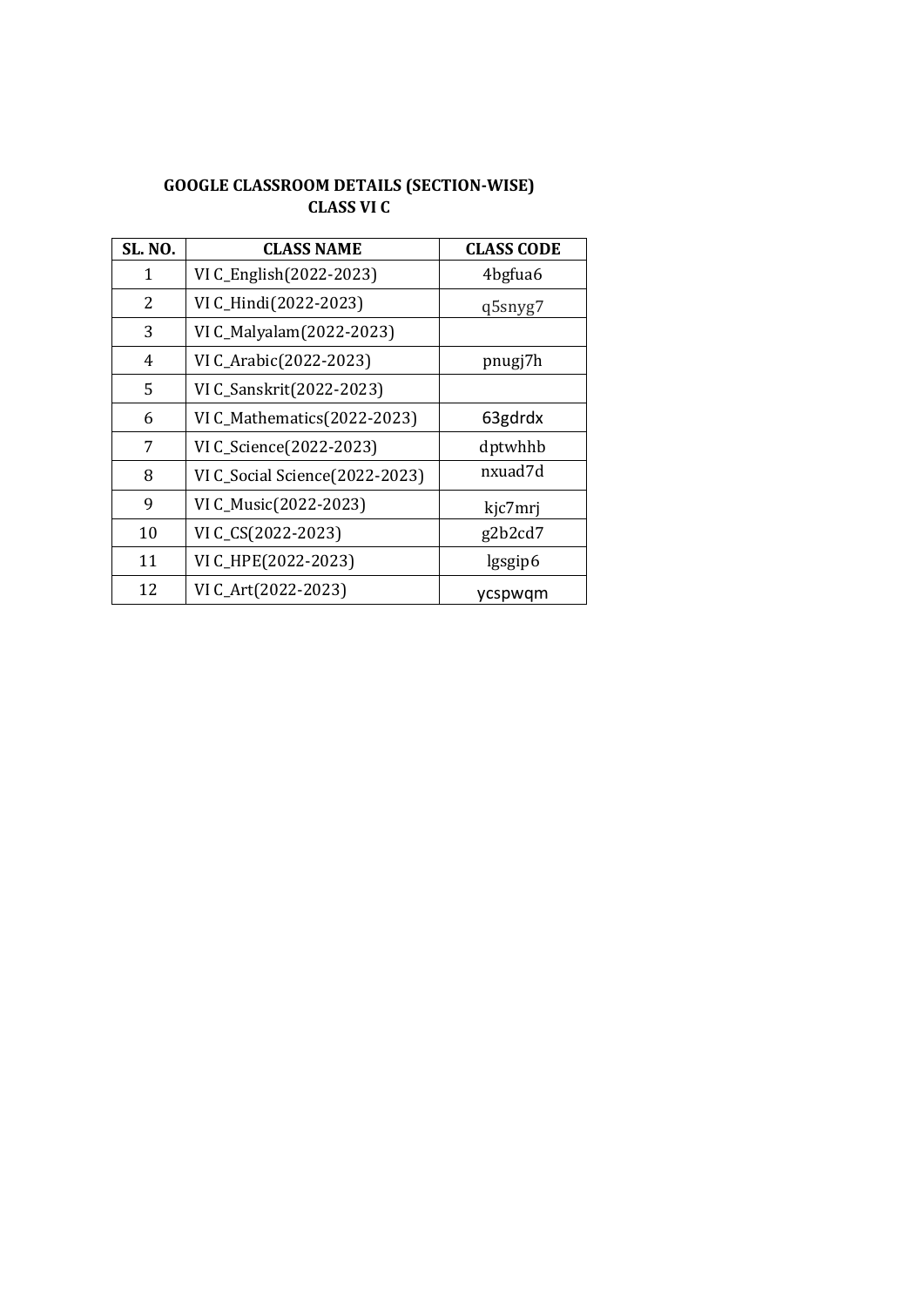## **GOOGLE CLASSROOM DETAILS (SECTION-WISE) CLASS VI D**

| <b>SL. NO.</b> | <b>CLASS NAME</b>              | <b>CLASS CODE</b> |
|----------------|--------------------------------|-------------------|
| 1              | VI D_English(2022-2023)        | 7qfjgqy           |
| 2              | VI D_Hindi(2022-2023)          | 4y7jkrp           |
| 3              | VI D_Malyalam(2022-2023)       | b3xqkpk           |
| 4              | VI D_Arabic(2022-2023)         | 7cbuid4           |
| 5              | VI D_Sanskrit(2022-2023)       |                   |
| 6              | VI D_Mathematics(2022-2023)    | d5jhdgh           |
| 7              | VI D_Science(2022-2023)        | ccfcyie           |
| 8              | VI D_Social Science(2022-2023) | obgkpyo           |
| 9              | VI D_Music(2022-2023)          | kjc7mrj           |
| 10             | VI D_CSc(2022-2023)            | 24x3i5d           |
| 11             | VI D_HPE(2022-2023)            | lgsgip6           |
| 12             | VI D_Art(2022-2023)            | ycspwqm           |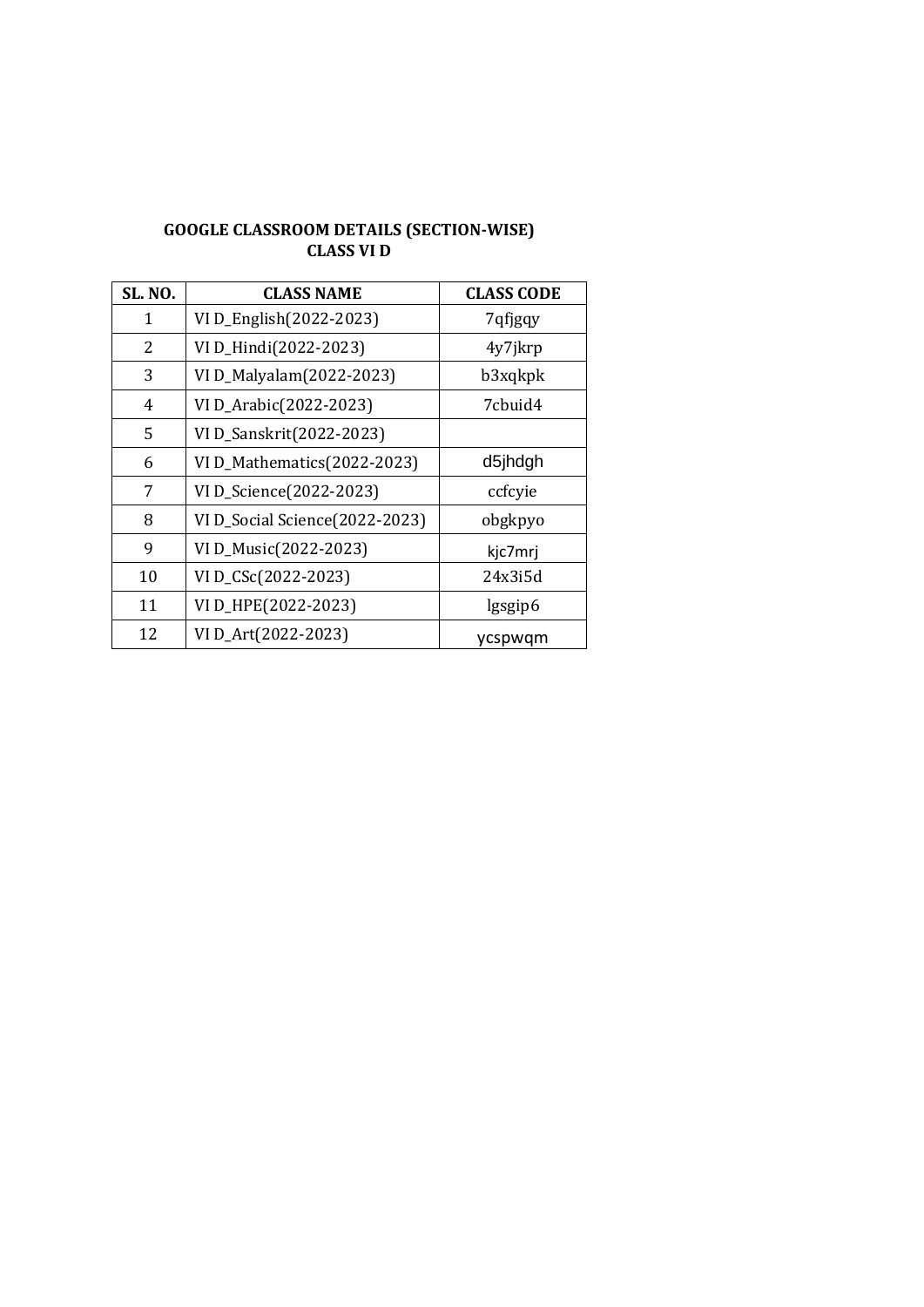# **GOOGLE CLASSROOM DETAILS (SECTION-WISE) CLASS VI E**

| <b>SL. NO.</b> | <b>CLASS NAME</b>              | <b>CLASS CODE</b> |
|----------------|--------------------------------|-------------------|
| 1              | VI E_English(2022-2023)        | 3pmhkbg           |
| 2              | VI E_Hindi(2022-2023)          | w7cky5n           |
| 3              | VI E_Malyalam(2022-2023)       | wh24eid           |
| 4              | VI E_Arabic(2022-2023)         |                   |
| 5              | VI E_Sanskrit(2022-2023)       |                   |
| 6              | VI E_Mathematics(2022-2023)    | ginfllf           |
| 7              | VI E_Science(2022-2023)        | 6hygzjg           |
| 8              | VI E_Social Science(2022-2023) | zcv5tof           |
| 9              | VI E_Music(2022-2023)          | kjc7mrj           |
| 10             | VI_E_CSc(2022-2023)            | qmhvwvi           |
| 11             | VI E_HPE(2022-2023)            | lgsgip6           |
| 12             | VI E_Art(2022-2023)            | ycspwgm           |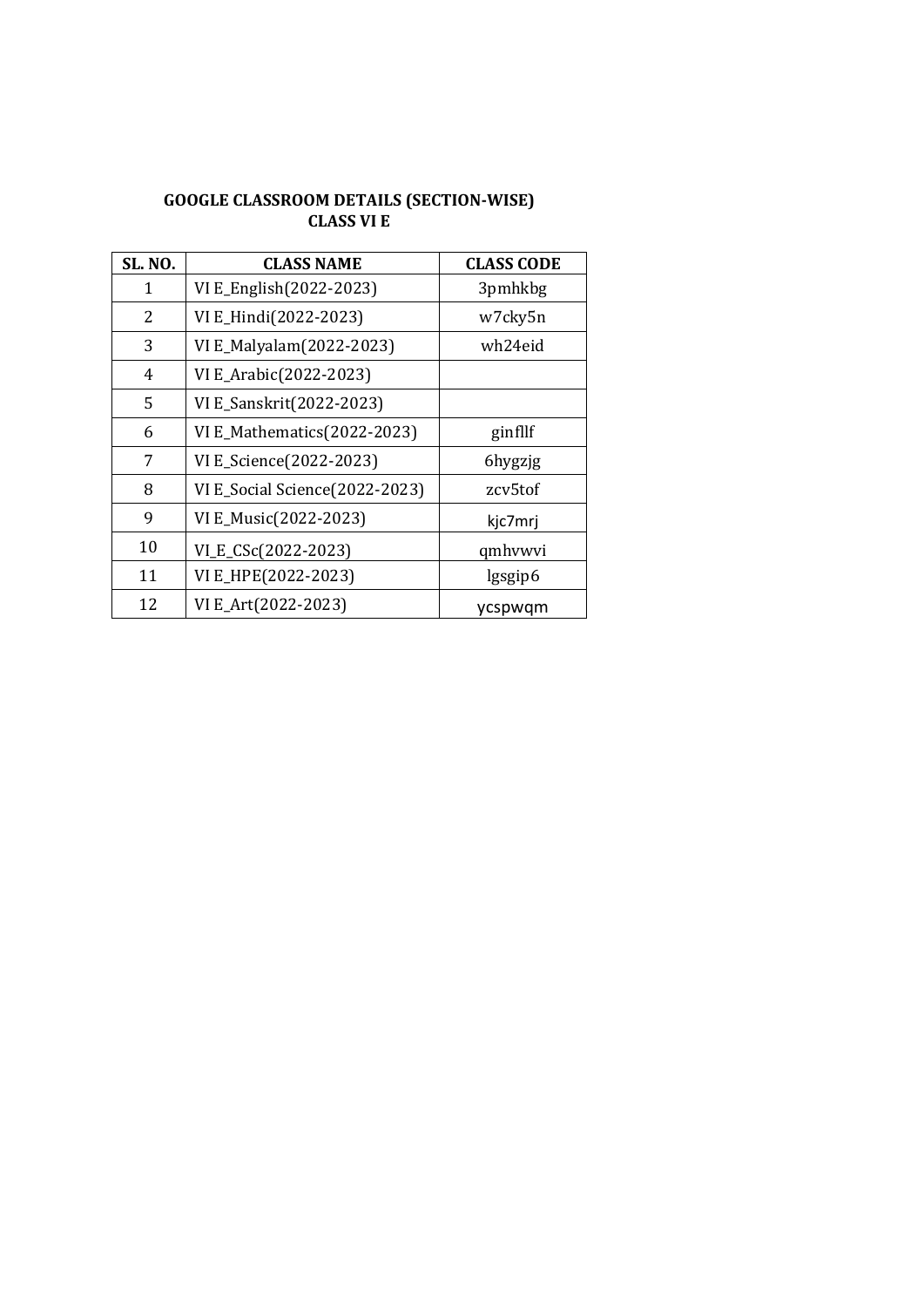# **GOOGLE CLASSROOM DETAILS (SECTION-WISE) CLASS VI F**

| <b>SL. NO.</b> | <b>CLASS NAME</b>              | <b>CLASS CODE</b> |
|----------------|--------------------------------|-------------------|
| 1              | VI F_English(2022-2023)        | 5t7x7mn           |
| 2              | VI F_Hindi(2022-2023)          | xyaj4vs           |
| 3              | VI F_Malyalam(2022-2023)       | ypio4rw           |
| 4              | VI F_Arabic(2022-2023)         |                   |
| 5              | VI F_Sanskrit(2022-2023)       |                   |
| 6              | VI F_Mathematics(2022-2023)    | ya5qs5t           |
| 7              | VI F_Science(2022-2023)        | kfmfht4           |
| 8              | VI F_Social Science(2022-2023) | h3yjuos           |
| 9              | VI F_Music(2022-2023)          | kjc7mrj           |
| 10             | VI F_CS(2022-2023)             | ddgddl3           |
| 11             | VI F_HPE(2022-2023)            | lgsgip6           |
| 12             | VI F_Art(2022-2023)            | ycspwgm           |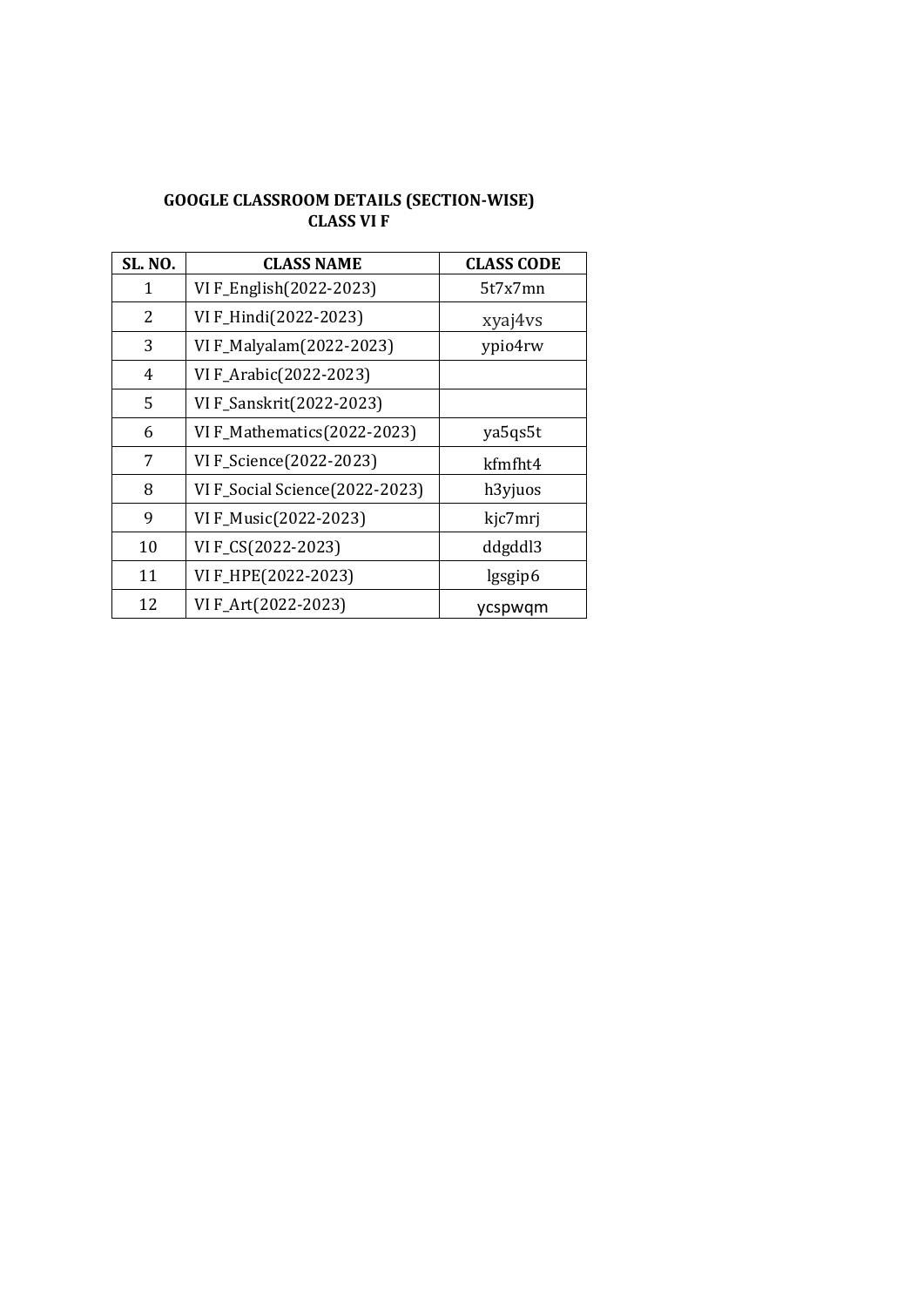# **GOOGLE CLASSROOM DETAILS (SECTION-WISE) CLASS VII A**

| <b>SL. NO.</b> | <b>CLASS NAME</b>                   | <b>CLASS CODE</b>   |
|----------------|-------------------------------------|---------------------|
| 1              | VII A_English(2022-2023)            | ftqdhqc             |
| 2              | VII A_Hindi(2022-2023)              | ri45wmg             |
| 3              | VII A_Malyalam(2022-2023)           |                     |
| 4              | VII A_Arabic(2022-2023)             | 57cqugx             |
| 5              | VII A_Sanskrit(2022-2023)           |                     |
| 6              | VII A_Mathematics(2022-2023)        | 3nll4gd             |
| 7              | VII A_Science(2022-2023)            | p5j5zmb             |
| 8              | VII A_Social Science(2022-<br>2023) | 6jv7dkw             |
| 9              | VII A_Music(2022-2023)              | u3deted             |
| 10             | VII_A_CSc(2022-2023)                | nvyjh5q             |
| 11             | VII A_HPE(2022-2023)                | 3legl <sub>34</sub> |
| 12             | VII A_Art(2022-2023)                | j5k5w2z             |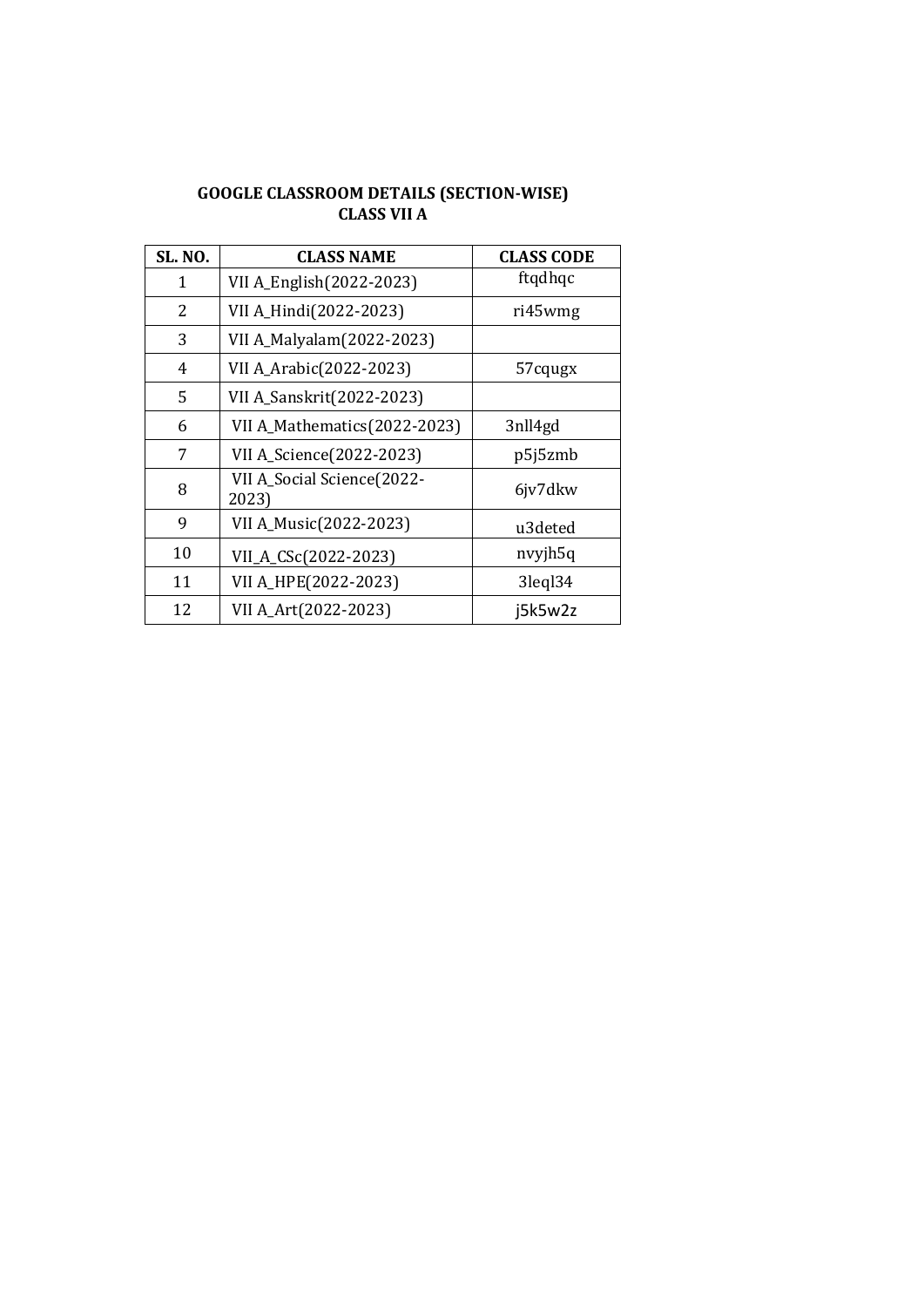## **GOOGLE CLASSROOM DETAILS (SECTION-WISE) CLASS VII B**

| <b>SL. NO.</b> | <b>CLASS NAME</b>                   | <b>CLASS CODE</b> |
|----------------|-------------------------------------|-------------------|
| 1              | VII B_English(2022-2023)            | q4zixix           |
| 2              | VII B_Hindi(2022-2023)              | lm3pexl           |
| 3              | VII B_Malyalam(2022-2023)           |                   |
| 4              | VII B_Arabic(2022-2023)             | 3f5ikre           |
| 5              | VII B_Sanskrit(2022-2023)           |                   |
| 6              | VII B_Mathematics(2022-2023)        | xqdw2po           |
| 7              | VII B_Science(2022-2023)            | x4i6ole           |
| 8              | VII B_Social Science(2022-<br>2023) | 5aq6oig           |
| 9              | VII B_Music(2022-2023)              | u3deted           |
| 10             | VII B_CS(2022-2023)                 | v2dd5ff           |
| 11             | VII B_HPE(2022-2023)                | 3legl34           |
| 12             | VII B_Art(2022-2023)                | j5k5w2z           |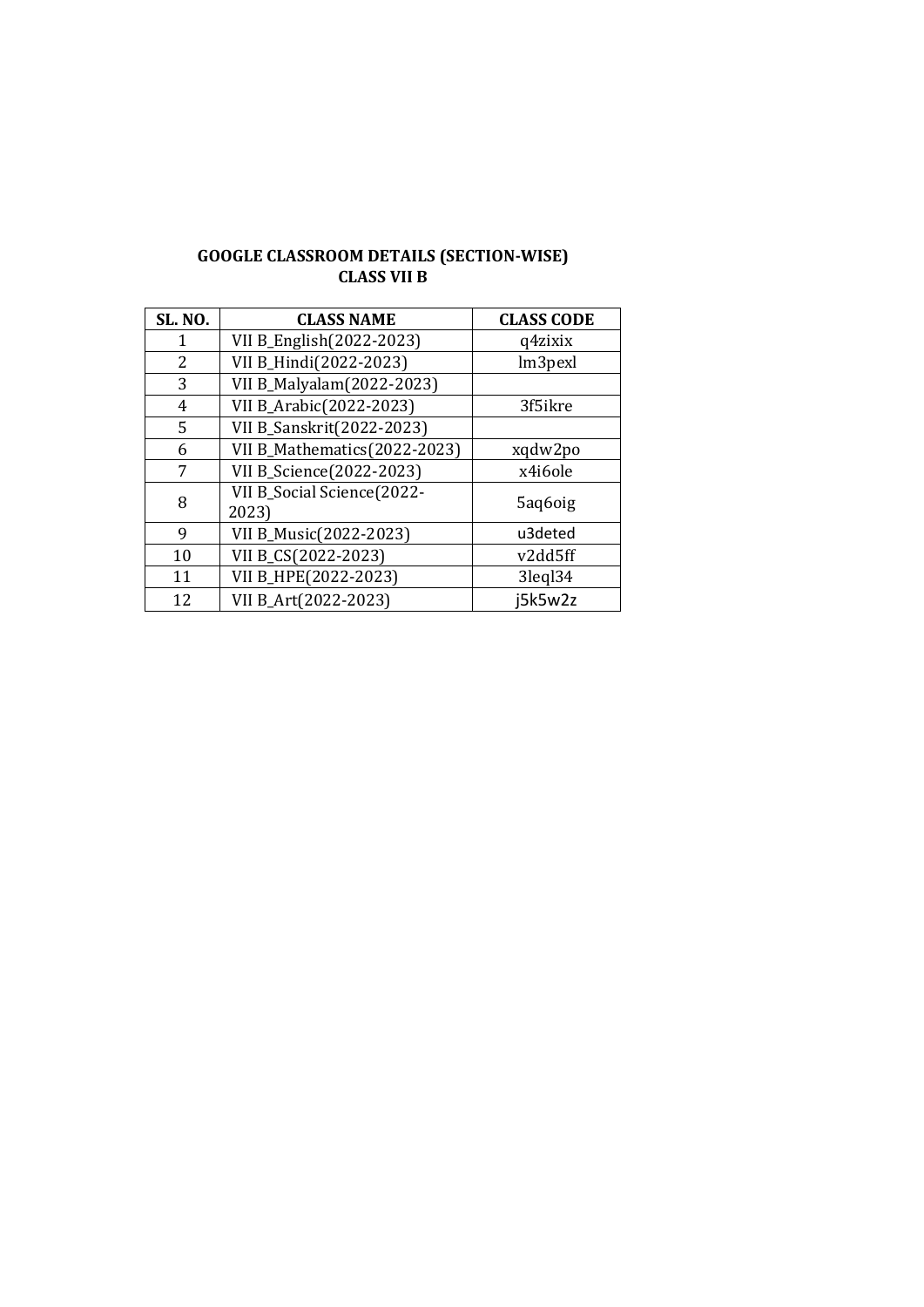| <b>GOOGLE CLASSROOM DETAILS (SECTION-WISE)</b> |  |
|------------------------------------------------|--|
| CLASS VII C                                    |  |

| <b>SL. NO.</b> | <b>CLASS NAME</b>                   | <b>CLASS CODE</b> |
|----------------|-------------------------------------|-------------------|
| 1              | VII C_English(2022-2023)            | cbt2jvt           |
| 2              | VII C_Hindi(2022-2023)              | y6kik5s           |
| 3              | VII C_Malyalam(2022-2023)           | m3eniei           |
| 4              | VII C_Arabic(2022-2023)             |                   |
| 5              | VII C_Sanskrit(2022-2023)           |                   |
| 6              | VII C_Mathematics(2022-2023)        | mxdr733           |
| 7              | VII C_Science(2022-2023)            | thozopf           |
| 8              | VII C_Social Science(2022-<br>2023) | jffydz4           |
| 9              | VII C_Music(2022-2023)              | u3deted           |
| 10             | VII C_CSc(2022-2023)                | bv6xaj7           |
| 11             | VII C_HPE(2022-2023)                | 3legl34           |
| 12             | VII C Art(2022-2023)                | j5k5w2z           |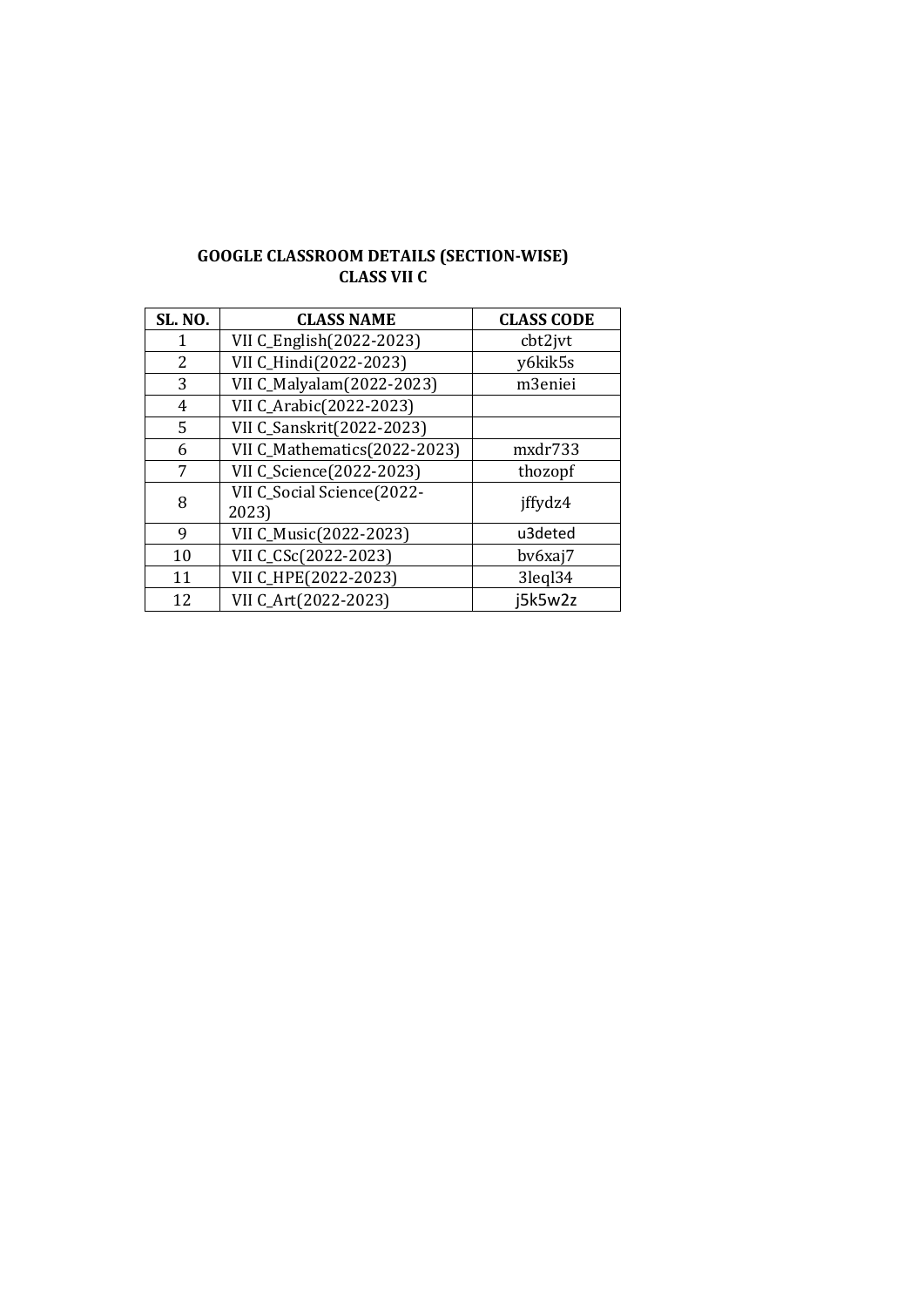## **GOOGLE CLASSROOM DETAILS (SECTION-WISE) CLASS VII D**

| <b>SL. NO.</b> | <b>CLASS NAME</b>                   | <b>CLASS CODE</b> |
|----------------|-------------------------------------|-------------------|
| 1              | VII D_English(2022-2023)            | z2vttlm           |
| 2              | VII D_Hindi(2022-2023)              | hv6zmlr           |
| 3              | VII D_Malyalam(2022-2023)           | 57fglv4           |
| 4              | VII D_Arabic(2022-2023)             |                   |
| 5              | VII D_Sanskrit(2022-2023)           |                   |
| 6              | VII D_Mathematics(2022-2023)        | dhtaaai           |
| 7              | VII D_Science(2022-2023)            | vfbegyn           |
| 8              | VII D_Social Science(2022-<br>2023) | o27z4fp           |
| 9              | VII D_Music(2022-2023)              | u3deted           |
| 10             | VII D_CS(2022-2023)                 | 4hiogts           |
| 11             | VII D_HPE(2022-2023)                | 3legl34           |
| 12             | VII D_Art(2022-2023)                | j5k5w2z           |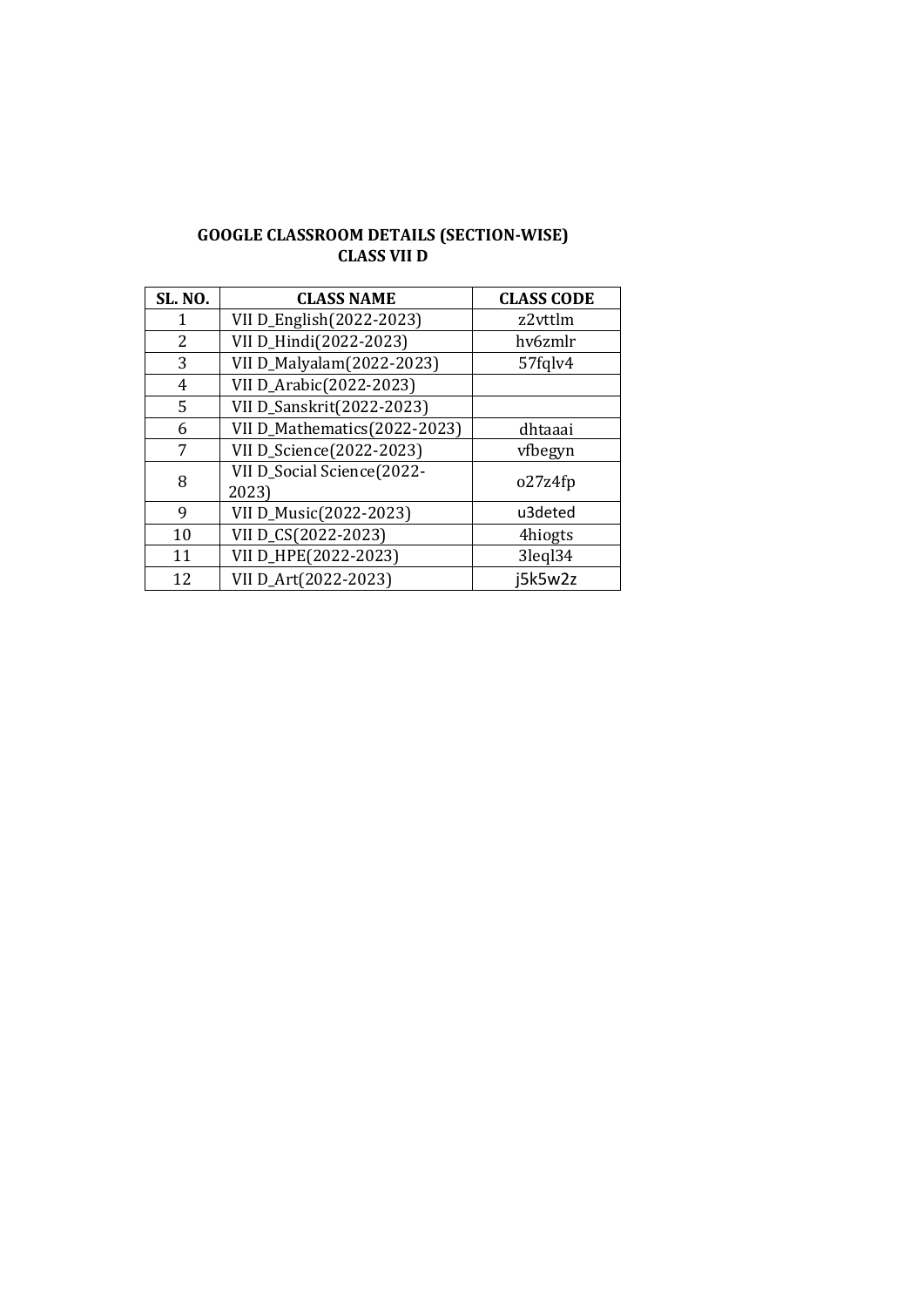| <b>GOOGLE CLASSROOM DETAILS (SECTION-WISE)</b> |
|------------------------------------------------|
| <b>CLASS VII E</b>                             |

| <b>SL. NO.</b> | <b>CLASS NAME</b>                   | <b>CLASS CODE</b> |
|----------------|-------------------------------------|-------------------|
| 1              | VII E_English(2022-2023)            | a24dbvt           |
| 2              | VII E_Hindi(2022-2023)              | 7qru2wz           |
| 3              | VII E_Malyalam(2022-2023)           |                   |
| 4              | VII E_Arabic(2022-2023)             |                   |
| 5              | VII E_Sanskrit(2022-2023)           | lhv3hft           |
| 6              | VII E_Mathematics(2022-2023)        | z532vvu           |
| 7              | VII E_Science(2022-2023)            | adf64r4           |
| 8              | VII E_Social Science(2022-<br>2023) | b66cffi           |
| 9              | VII E_Music(2022-2023)              | u3deted           |
| 10             | VII_E_CSc(2022-2023)                | uujnmxj           |
| 11             | VII E_HPE(2022-2023)                | 3leql34           |
| 12             | VII E Art(2022-2023)                | i5k5w2z           |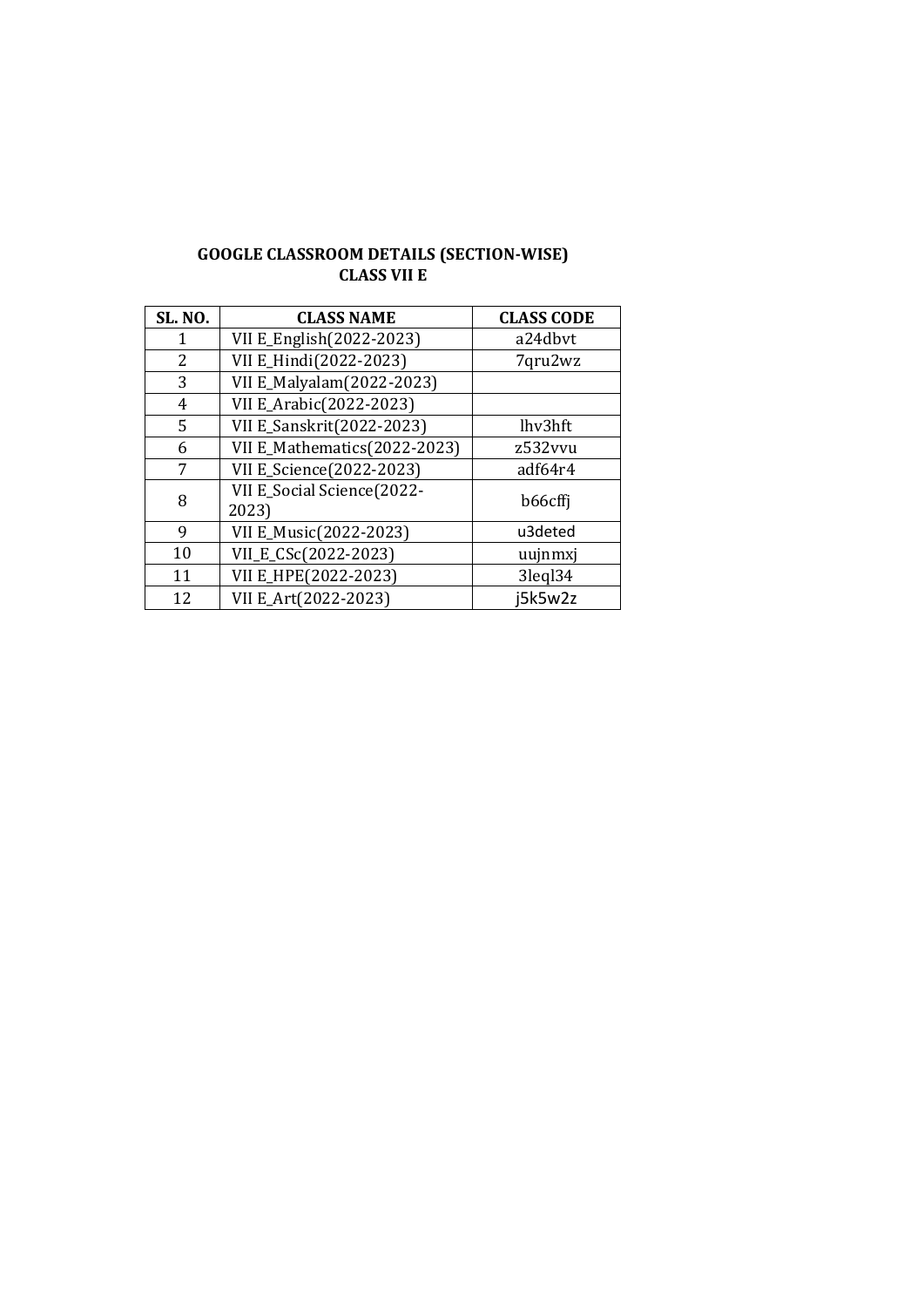# **GOOGLE CLASSROOM DETAILS (SECTION-WISE) CLASS VII F**

| <b>SL. NO.</b> | <b>CLASS NAME</b>                   | <b>CLASS CODE</b> |
|----------------|-------------------------------------|-------------------|
| 1              | VII F_English(2022-2023)            | nnzcmg5           |
| 2              | VII F_Hindi(2022-2023)              | 5ocqxwr           |
| 3              | VII F_Malyalam(2022-2023)           |                   |
| 4              | VII F_Arabic(2022-2023)             |                   |
| 5              | VII F_Sanskrit(2022-2023)           | eigibl2           |
| 6              | VII F_Mathematics(2022-2023)        | j6jmldm           |
| 7              | VII F_Science(2022-2023)            | o46hgcp           |
| 8              | VII F_Social Science(2022-<br>2023) | gikvudc           |
| 9              | VII F_Music(2022-2023)              | u3deted           |
| 10             | VII F_CSc(2022-2023)                | aaw4yy3           |
| 11             | VII F_HPE(2022-2023)                | 3leql34           |
| 12             | VII F_Art(2022-2023)                | j5k5w2z           |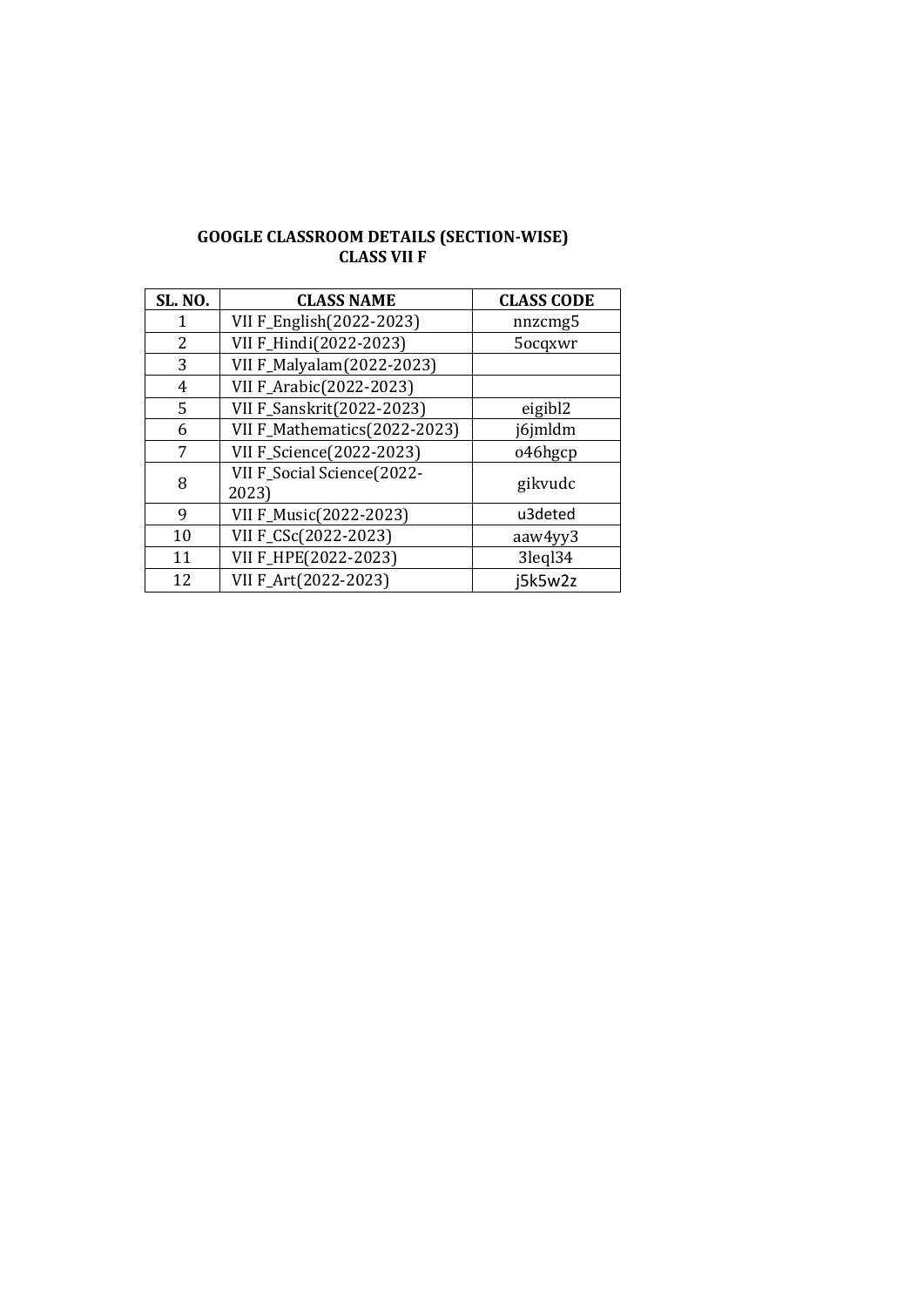#### **GOOGLE CLASSROOM DETAILS (SECTION-WISE) CLASS VIII A**

| <b>SL. NO.</b> | <b>CLASS NAME</b>                 | <b>CLASS CODE</b> |
|----------------|-----------------------------------|-------------------|
| 1              | VIII A_English(2022-2023)         | zmrbwyp           |
| 2              | VIII A_Hindi(2022-2023)           | 7kawlx6           |
| 3              | VIII A_Malyalam(2022-2023)        |                   |
| 4              | VIII A_Arabic(2022-2023)          | 5xpgenc           |
| 5              | <b>VIII A_Sanskrit(2022-2023)</b> |                   |
| 6              | VIII A_Mathematics(2022-2023)     | 4yy6wg4           |
| 7              | VIII A_Science(2022-2023)         | ukpdbby           |
| 8              | VIII A_Social Science(2022-2023)  | uuoxxfn           |
| 9              | VIII A_Music(2022-2023)           | qobqvlc           |
| 10             | VIII A_CSc(2022-2023)             | skrc5ni           |
| 11             | VIII A_HPE(2022-2023)             | crktbfb           |
| 12             | VIII A_Art(2022-2023)             | bjjwsp4           |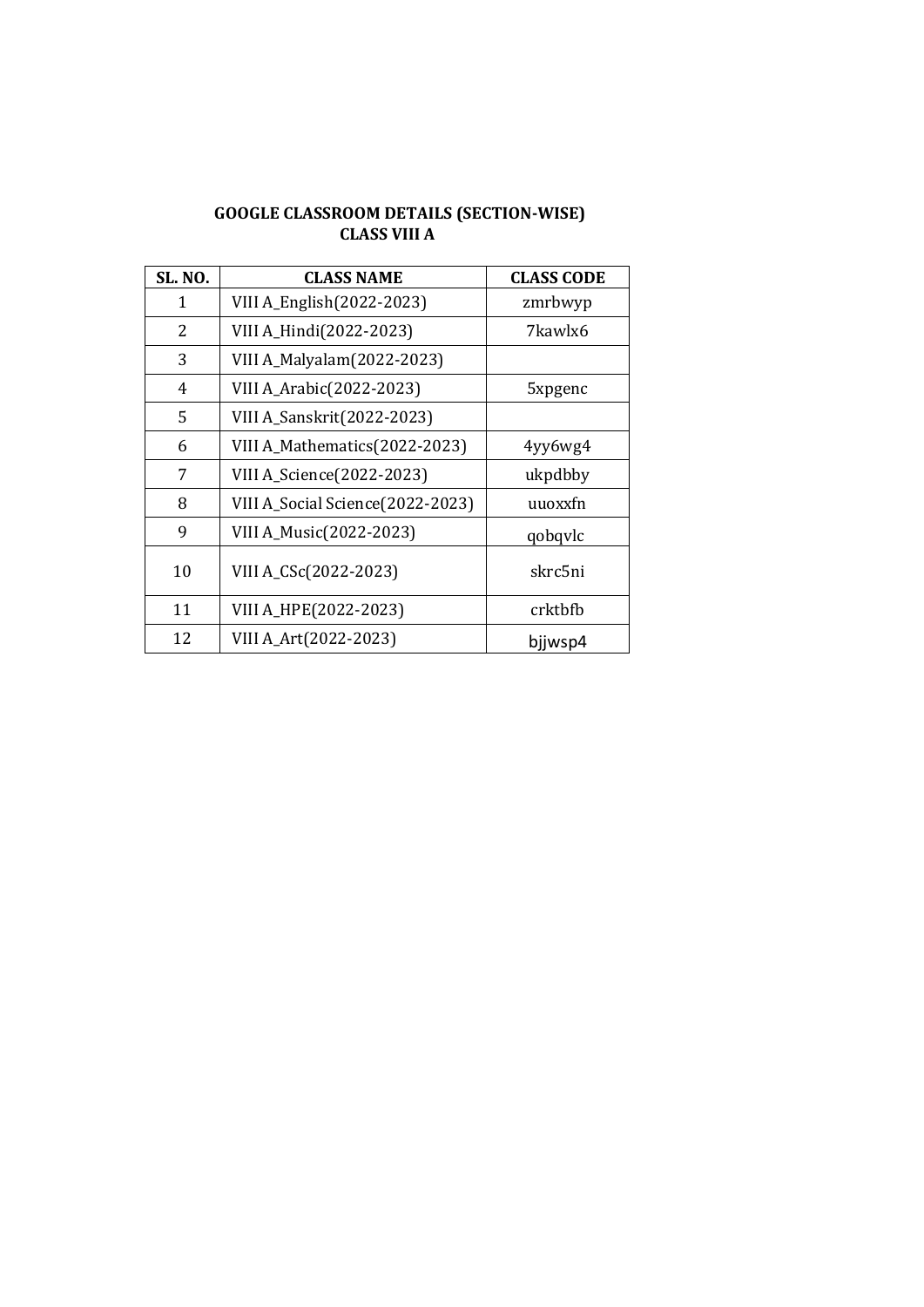| <b>GOOGLE CLASSROOM DETAILS (SECTION-WISE)</b> |
|------------------------------------------------|
| CLASS VIII B                                   |

| <b>SL. NO.</b> | <b>CLASS NAME</b>                 | <b>CLASS CODE</b> |
|----------------|-----------------------------------|-------------------|
| 1              | VIII B_English(2022-2023)         | kcky4xo           |
| 2              | VIII B_Hindi(2022-2023)           | h6adu5r           |
| 3              | VIII B_Malyalam(2022-2023)        |                   |
| 4              | VIII B_Arabic(2022-2023)          | a6mmsyf           |
| 5              | <b>VIII B_Sanskrit(2022-2023)</b> |                   |
| 6              | VIII B_Mathematics(2022-2023)     | bofz2xb           |
| 7              | VIII B_Science(2022-2023)         | vhnx7aq           |
| 8              | VIII B_Social Science(2022-2023)  | k525oig           |
| 9              | VIII B_Music(2022-2023)           | qobqvlc           |
| 10             | VIII_B_CSc(2022-2023)             | tjo7tes           |
| 11             | VIII B_HPE(2022-2023)             | crktbfb           |
| 12             | VIII B_Art(2022-2023)             | bijwsp4           |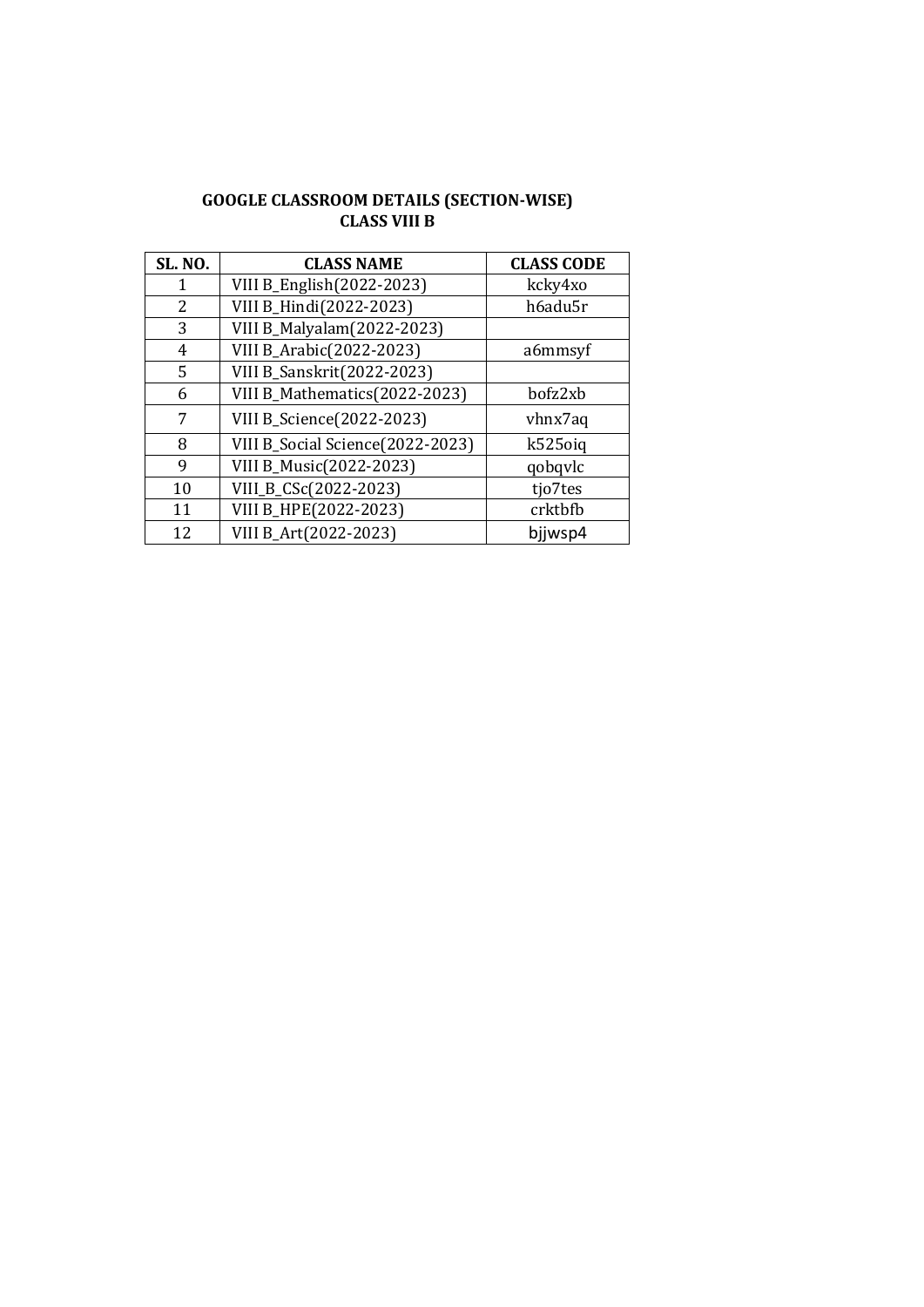#### **GOOGLE CLASSROOM DETAILS (SECTION-WISE) CLASS VIII C**

| <b>SL. NO.</b> | <b>CLASS NAME</b>                | <b>CLASS CODE</b> |
|----------------|----------------------------------|-------------------|
|                | VIII C_English(2022-2023)        | 5jumxuj           |
| 2              | VIII C_Hindi(2022-2023)          | 3oya3pc           |
| 3              | VIII C_Malyalam(2022-2023)       | h6adu5r           |
| 4              | VIII C_Arabic(2022-2023)         |                   |
| 5              | VIII C_Sanskrit(2022-2023)       |                   |
| 6              | VIII C_Mathematics(2022-2023)    | lnwwrn6           |
| 7              | VIII C_Science(2022-2023)        | 35fp5pm           |
| 8              | VIII C_Social Science(2022-2023) | w2majmd           |
| 9              | VIII C_Music(2022-2023)          | qobqvlc           |
| 10             | VIII C_CS(2022-2023)             | gfavyj3           |
| 11             | VIII C_HPE(2022-2023)            | crktbfb           |
| 12             | VIII C_Art(2022-2023)            | bijwsp4           |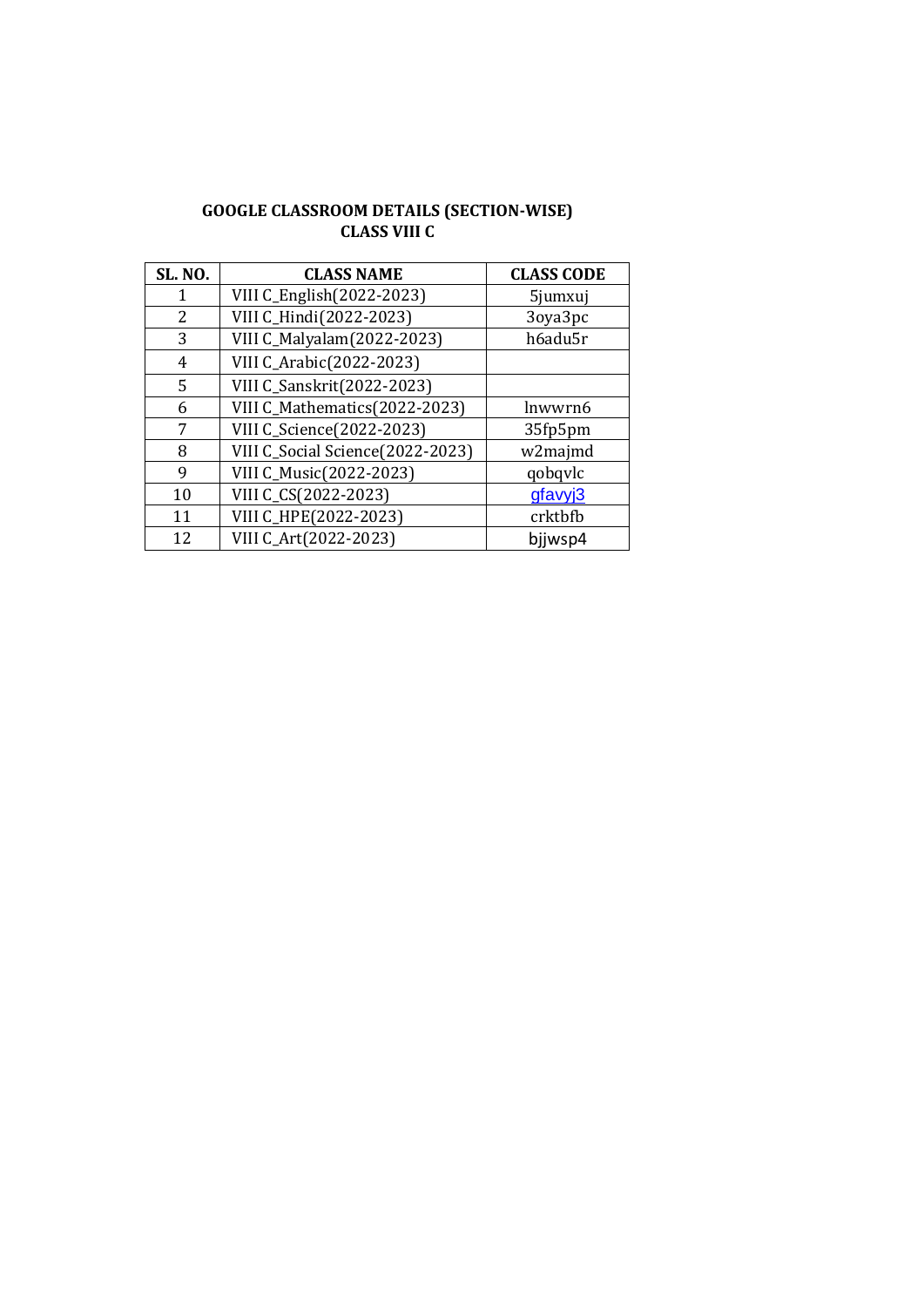| <b>GOOGLE CLASSROOM DETAILS (SECTION-WISE)</b> |
|------------------------------------------------|
| CLASS VIII D                                   |

| <b>SL. NO.</b> | <b>CLASS NAME</b>                 | <b>CLASS CODE</b> |
|----------------|-----------------------------------|-------------------|
|                | VIII D_English(2022-2023)         | bebmyxa           |
| 2              | VIII D_Hindi(2022-2023)           | 5boafcy           |
| 3              | VIII D_Malyalam(2022-2023)        | olxl6hj           |
| 4              | VIII D_Arabic(2022-2023)          |                   |
| 5              | <b>VIII D_Sanskrit(2022-2023)</b> |                   |
| 6              | VIII D_Mathematics(2022-2023)     | ktgetyp           |
| 7              | VIII D_Science(2022-2023)         | d5ugkyo           |
| 8              | VIII D_Social Science(2022-2023)  | g6p3nf5           |
| 9              | VIII D_Music(2022-2023)           | qobqvlc           |
| 10             | VIII D_CS(2022-2023)              | c44gil6           |
| 11             | VIII D_HPE(2022-2023)             | crktbfb           |
| 12             | VIII D_Art(2022-2023)             | bjjwsp4           |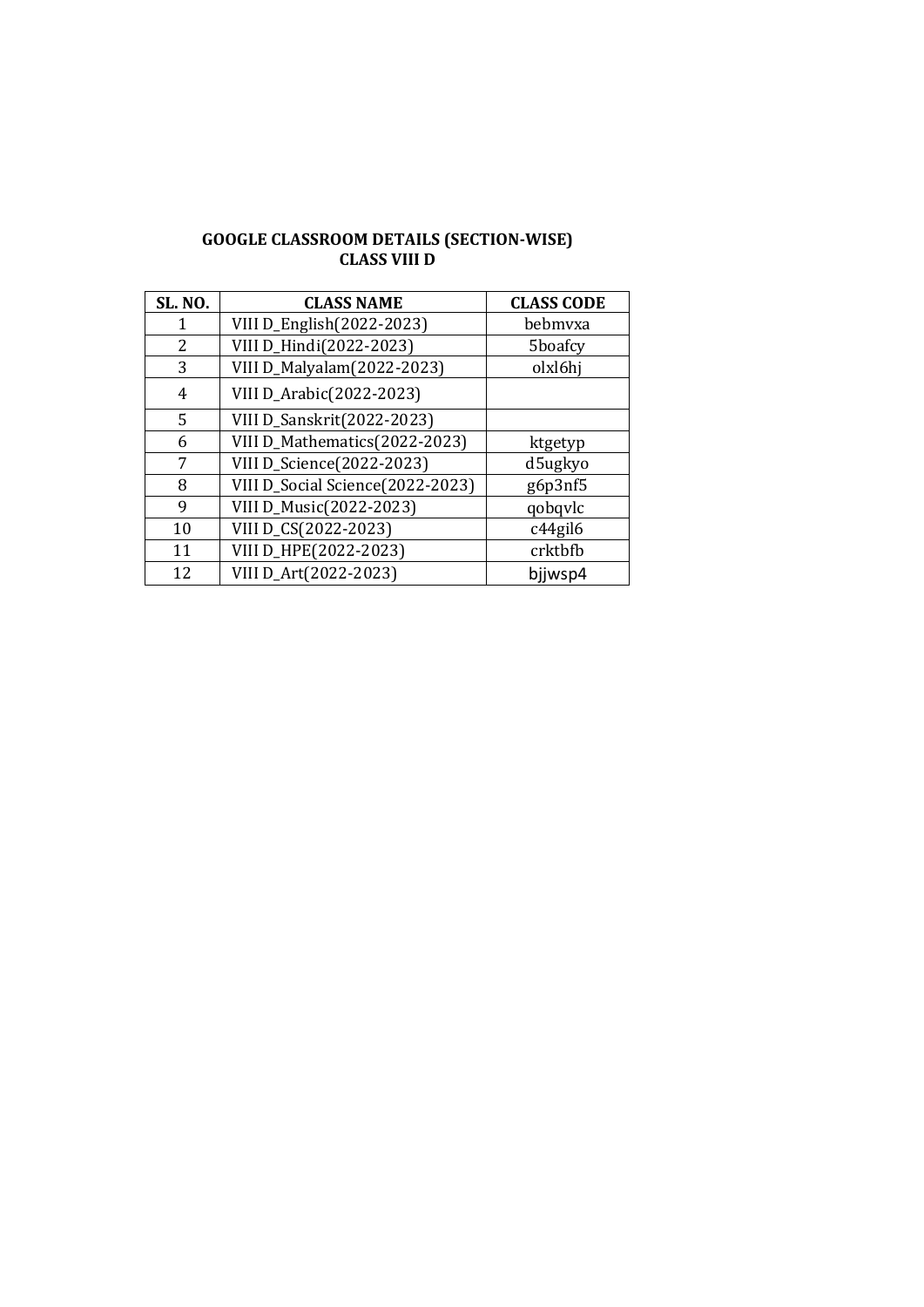| <b>GOOGLE CLASSROOM DETAILS (SECTION-WISE)</b> |
|------------------------------------------------|
| <b>CLASS VIII E</b>                            |

| <b>SL. NO.</b> | <b>CLASS NAME</b>                 | <b>CLASS CODE</b> |
|----------------|-----------------------------------|-------------------|
|                | VIII E_English(2022-2023)         | 2lcou36           |
| 2              | VIII E_Hindi(2022-2023)           | oisykfs           |
| 3              | VIII E_Malyalam(2022-2023)        |                   |
| 4              | VIII E_Arabic(2022-2023)          |                   |
| 5              | <b>VIII E_Sanskrit(2022-2023)</b> | yqvvdc2           |
| 6              | VIII E_Mathematics(2022-2023)     | d3wuije           |
| 7              | <b>VIII E_Science(2022-2023)</b>  | 53digmw           |
| 8              | VIII E_Social Science(2022-2023)  | tlbj5ug           |
| 9              | VIII E_Music(2022-2023)           | qobqvlc           |
| 10             | VIII E_CS(2022-2023)              | pntwaa4           |
| 11             | VIII E_HPE(2022-2023)             | crktbfb           |
| 12             | VIII E_Art(2022-2023)             | bijwsp4           |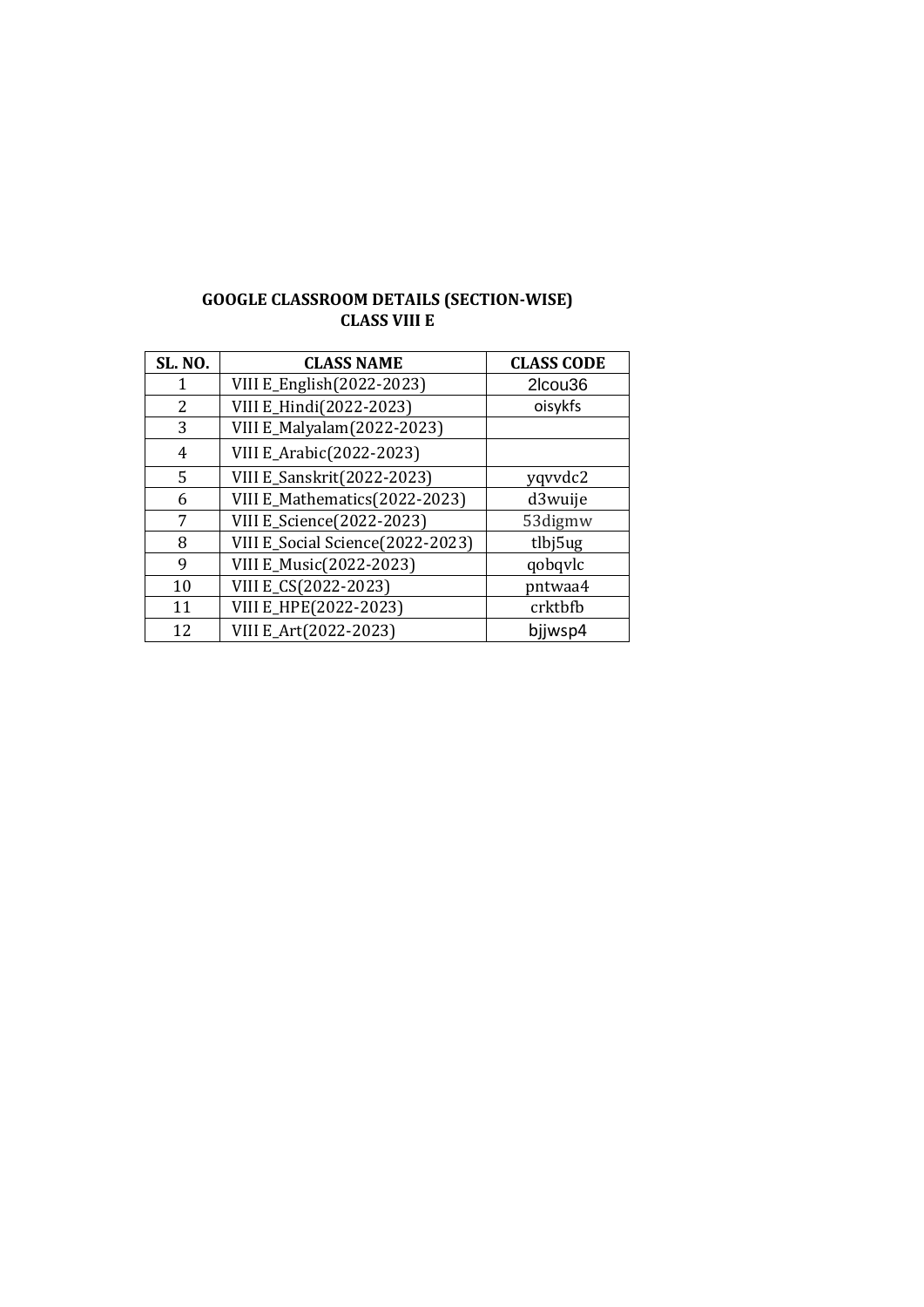| <b>GOOGLE CLASSROOM DETAILS (SECTION-WISE)</b> |  |
|------------------------------------------------|--|
| CLASS VIII F                                   |  |

| <b>SL. NO.</b> | <b>CLASS NAME</b>                 | <b>CLASS CODE</b> |
|----------------|-----------------------------------|-------------------|
|                | VIII F_English(2022-2023)         | 5eq7f6w           |
| 2              | VIII F_Hindi(2022-2023)           | 7fm7v3u           |
| 3              | VIII F_Malyalam(2022-2023)        |                   |
| 4              | VIII F_Arabic(2022-2023)          |                   |
| 5              | <b>VIII F_Sanskrit(2022-2023)</b> | oinbcj7           |
| 6              | VIII F_Mathematics(2022-2023)     | m7udpfg           |
| 7              | VIII F_Science(2022-2023)         | qxcahb3           |
| 8              | VIII F_Social Science(2022-2023)  | gikvudc           |
| 9              | VIII F_Music(2022-2023)           | qobqvlc           |
| 10             | VIII_F_CSc(2022-2023)             | y4y2qx6           |
| 11             | VIII F_HPE(2022-2023)             | crktbfb           |
| 12             | VIII F_Art(2022-2023)             | bjjwsp4           |